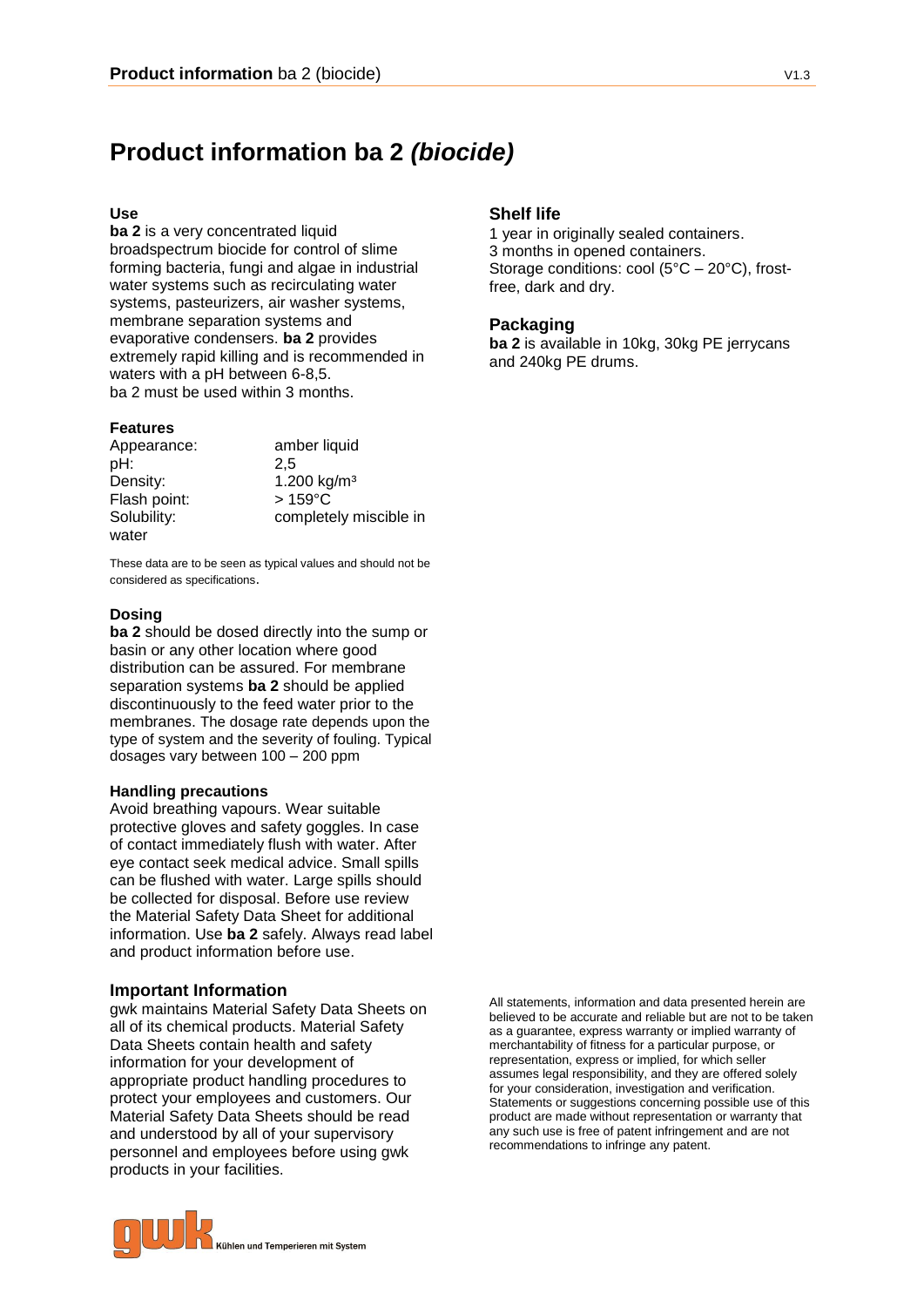|                          | Page 1 of 16           |
|--------------------------|------------------------|
| <b>SAFETY DATA SHEET</b> | Revised on: 01.06.2015 |
|                          | Print date: 01.06.2015 |
|                          |                        |
| Trade name: BA 2         | Version: 1.0           |

Conforms to EU Regulation 1907/2006/EC as amended. - SDSGHS\_GB

# **SECTION 1: Identification of the substance/mixture and of the company/undertaking**

# **1.1 Product identifier**

Trade name : BA 2

MICROBIOCIDE

# **1.2 Recommended use of the chemical and restrictions on use**

Use of the Substance/Mixture : Biocidal product

| 1.3 Details of the supplier of the safety data<br>sheet<br>gwk Gesellschaft Wärme Kältetechnik<br>Scherl 10<br>58540 Meinerzhagen<br>Deutschland | 1.4 Emergency telephone number<br>Berlin +49 (0)30 / 306 867 90<br><b>Product Information</b><br>+49 2354 7060 0 (in Germany) |
|--------------------------------------------------------------------------------------------------------------------------------------------------|-------------------------------------------------------------------------------------------------------------------------------|
| info@gwk.com                                                                                                                                     |                                                                                                                               |

# **SECTION 2: Hazards identification**

# **2.1 Classification of the substance or mixture**

# **2.2 Label elements**

| Labelling (REGULATION (EC) No 1272/2008) |                                                                                   |                                                                                                                                                                                         |  |  |  |  |
|------------------------------------------|-----------------------------------------------------------------------------------|-----------------------------------------------------------------------------------------------------------------------------------------------------------------------------------------|--|--|--|--|
| Hazard pictograms                        |                                                                                   |                                                                                                                                                                                         |  |  |  |  |
| Signal word                              | Danger                                                                            |                                                                                                                                                                                         |  |  |  |  |
| <b>Hazard statements</b>                 | H302 + H332<br>H <sub>315</sub><br>H <sub>3</sub> 17<br>H <sub>3</sub> 18<br>H411 | Harmful if swallowed or if inhaled<br>Causes skin irritation.<br>May cause an allergic skin reaction.<br>Causes serious eye damage.<br>Toxic to aquatic life with long lasting effects. |  |  |  |  |
| Precautionary statements                 | <b>Prevention:</b><br>P <sub>261</sub>                                            | Avoid breathing dust/fume/gas/mist/                                                                                                                                                     |  |  |  |  |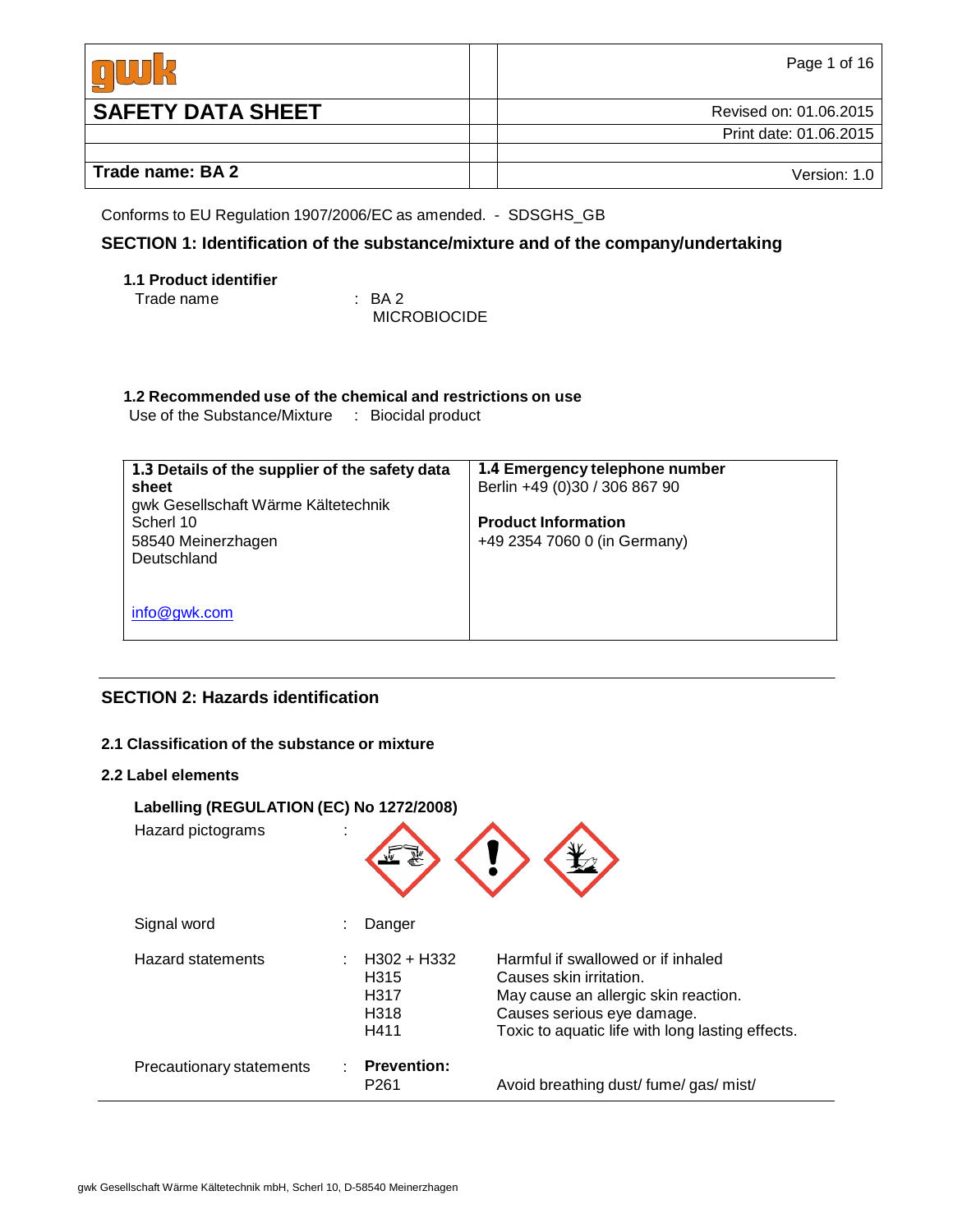|                          | Page 2 of 16           |
|--------------------------|------------------------|
| <b>SAFETY DATA SHEET</b> | Revised on: 01.06.2015 |
|                          | Print date: 01.06.2015 |
|                          |                        |
| Trade name: BA 2         | Version: 1.0           |

|                  | vapours/spray.                                         |
|------------------|--------------------------------------------------------|
| P273             | Avoid release to the environment.                      |
| P <sub>280</sub> | Wear eye protection/face protection                    |
| P <sub>280</sub> | Wear protective gloves.                                |
| <b>Response:</b> |                                                        |
|                  | P305 + P351 + P338 + P310 IF IN EYES: Rinse cautiously |
|                  | with water for several minutes. Remove                 |
|                  | contact lenses, if present and easy to do.             |
|                  | Continue rinsing. Immediately call a                   |
|                  | POISON CENTER or doctor/physician.                     |
| P362 + P364      | Take off contaminated clothing and wash it             |
|                  | before reuse.                                          |

Hazardous components which must be listed on the label: 2,2-Dibromo-2-cyanoacetamide

#### **2.3 Other hazards**

This mixture contains no substance considered to be persistent, bioaccumulating and toxic (PBT). This mixture contains no substance considered to be very persistent and very bioaccumulating (vPvB).

#### **Additional advice**

No information available.

# **SECTION 3: Composition/information on ingredients**

#### **3.2 Mixtures**

#### **Hazardous components**

| <b>Chemical Name</b> | CAS-No.             | Classification            | Concentration |
|----------------------|---------------------|---------------------------|---------------|
|                      | EC-No.              | (REGULATION (EC)          | (%)           |
|                      | Registration number | No 1272/2008)             |               |
| 2,2-Dibromo-2-       | 10222-01-2          | Acute Tox.3; H301         | $>= 15 - 20$  |
| cyanoacetamide       | 233-539-7           | Acute Tox.2; H330         |               |
|                      |                     | <b>Skin Irrit.2; H315</b> |               |
|                      |                     | Eye Dam.1; H318           |               |
|                      |                     | Skin Sens.1; H317         |               |
|                      |                     | Aquatic Acute1;           |               |
|                      |                     | H400                      |               |
|                      |                     | Aquatic Chronic1;         |               |
|                      |                     | H410                      |               |

For explanation of abbreviations see section 16.

# **SECTION 4: First aid measures**

# **4.1 Description of first aid measures**

General advice : Move out of dangerous area. Consult a physician.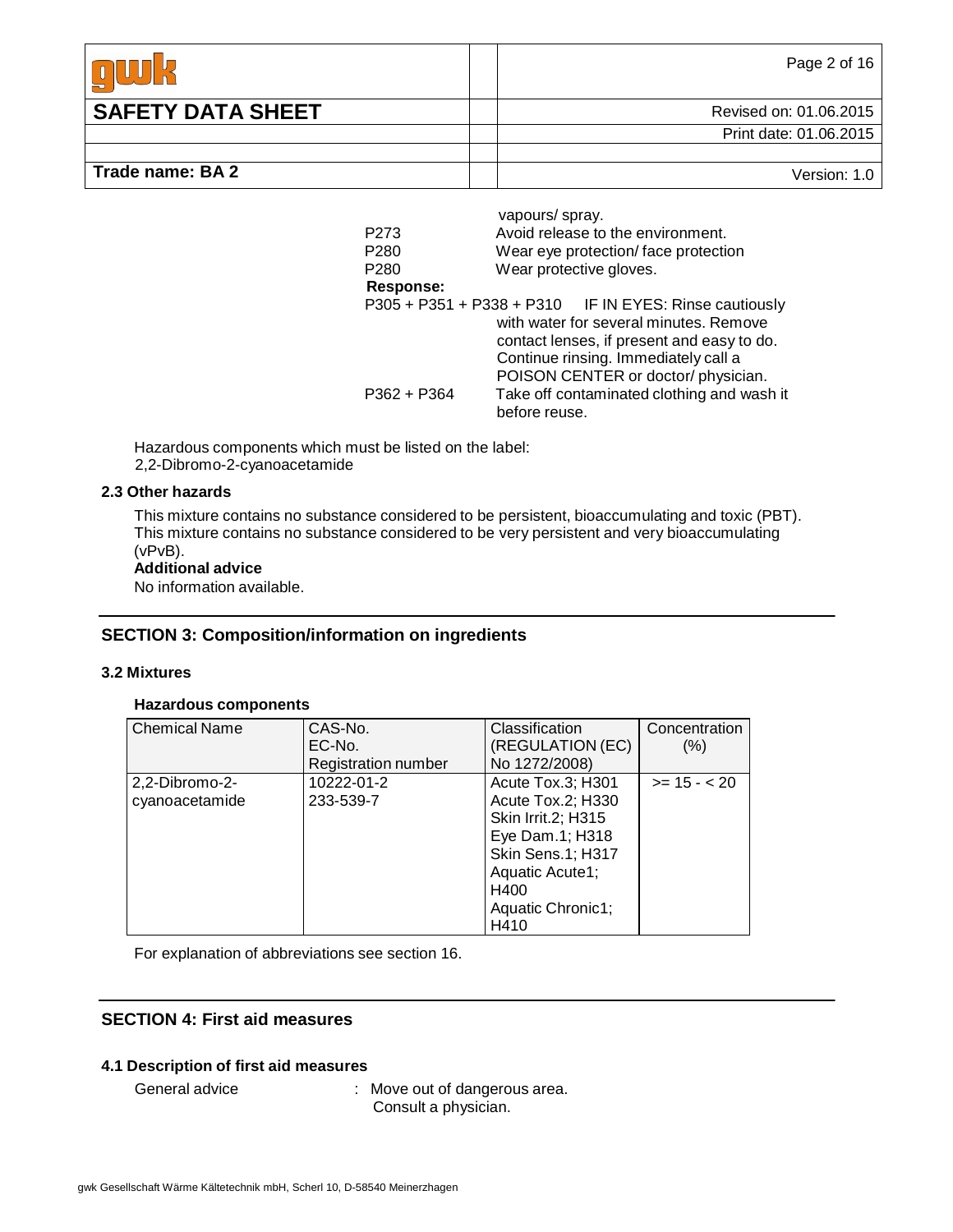|                          | Page 3 of 16           |
|--------------------------|------------------------|
| <b>SAFETY DATA SHEET</b> | Revised on: 01.06.2015 |
|                          | Print date: 01.06.2015 |
|                          |                        |
| Trade name: BA 2         | Version: 1.0           |

|                                                                 |    | Show this safety data sheet to the doctor in attendance.<br>Do not leave the victim unattended.                                                                                                                                   |
|-----------------------------------------------------------------|----|-----------------------------------------------------------------------------------------------------------------------------------------------------------------------------------------------------------------------------------|
| If inhaled                                                      |    | : Move to fresh air.<br>IF INHALED: Call a POISON CENTER or doctor/ physician if<br>you feel unwell.<br>Keep patient warm and at rest.<br>If unconscious place in recovery position and seek medical<br>advice.                   |
| In case of skin contact                                         |    | : Remove contaminated clothing. If irritation develops, get<br>medical attention.<br>If on skin, rinse well with water.<br>Wash contaminated clothing before re-use.                                                              |
| In case of eye contact                                          |    | : In the case of contact with eyes, rinse immediately with plenty<br>of water and seek medical advice.<br>Continue rinsing eyes during transport to hospital.<br>Remove contact lenses.<br>Protect unharmed eye.                  |
| If swallowed                                                    |    | : Obtain medical attention.<br>Do NOT induce vomiting.<br>Rinse mouth with water.<br>Do not give milk or alcoholic beverages.<br>Never give anything by mouth to an unconscious person.<br>If symptoms persist, call a physician. |
| 4.2 Most important symptoms and effects, both acute and delayed |    |                                                                                                                                                                                                                                   |
| Symptoms                                                        |    | : Signs and symptoms of exposure to this material through<br>breathing, swallowing, and/or passage of the material through<br>the skin may include:<br>irritation (nose, throat, airways)<br>Headache                             |
| <b>Risks</b>                                                    |    | : Harmful if swallowed or if inhaled<br>Causes skin irritation.<br>May cause an allergic skin reaction.<br>Causes serious eye damage.                                                                                             |
|                                                                 |    | 4.3 Indication of any immediate medical attention and special treatment needed                                                                                                                                                    |
| Treatment                                                       | t. | Probable mucosal damage may contraindicate the use of<br>gastric lavage.                                                                                                                                                          |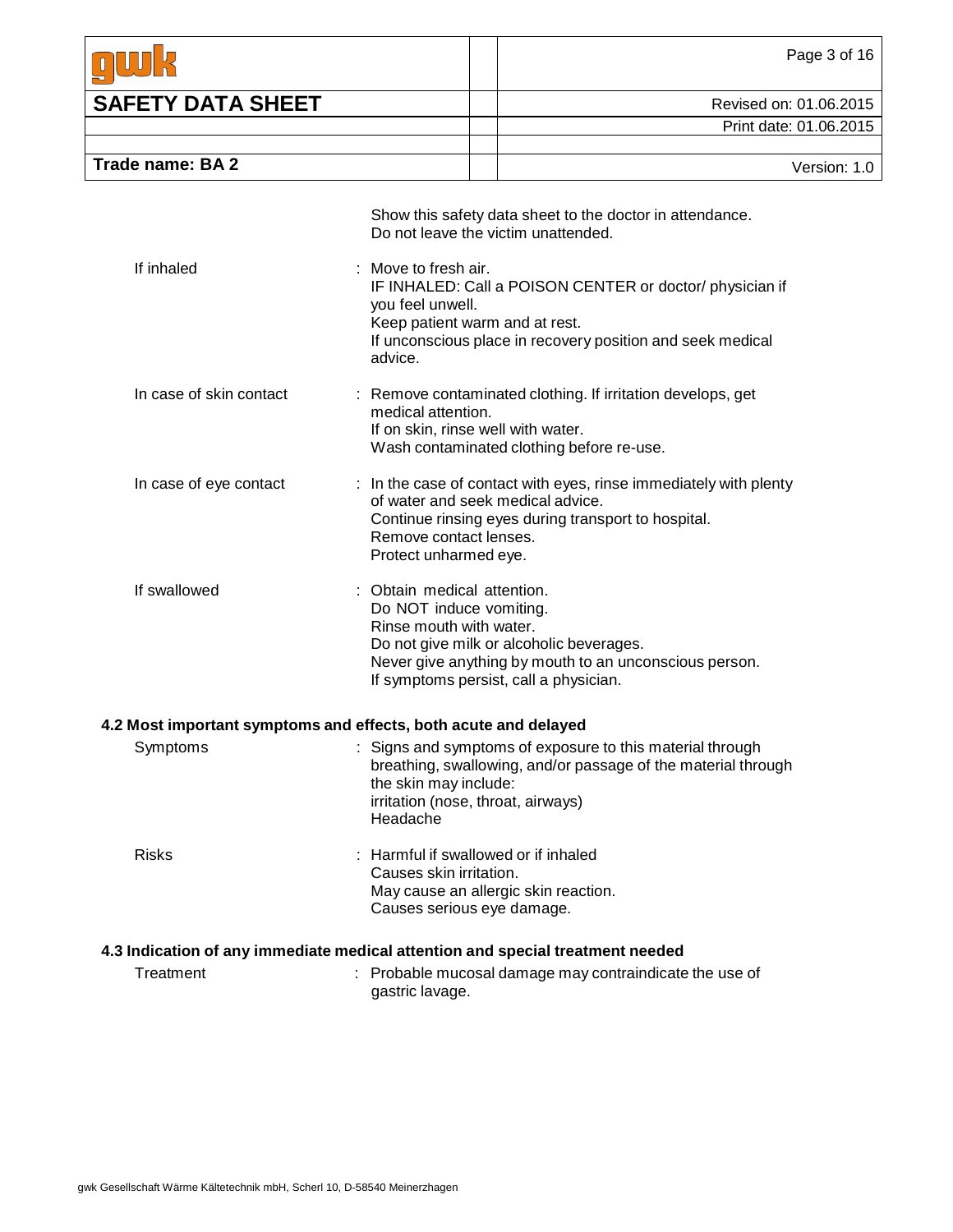|                          | Page 4 of 16           |
|--------------------------|------------------------|
| <b>SAFETY DATA SHEET</b> | Revised on: 01.06.2015 |
|                          | Print date: 01.06.2015 |
|                          |                        |
| Trade name: BA 2         | Version: 1.0           |

# **SECTION 5: Firefighting measures**

# **5.1 Extinguishing media**

| Suitable extinguishing media                                                         | : Use extinguishing measures that are appropriate to local<br>circumstances and the surrounding environment.<br>Water spray<br>Foam<br>Carbon dioxide (CO2)<br>Dry chemical |
|--------------------------------------------------------------------------------------|-----------------------------------------------------------------------------------------------------------------------------------------------------------------------------|
| Unsuitable extinguishing<br>media                                                    | : High volume water jet                                                                                                                                                     |
| 5.2 Special hazards arising from the substance or mixture<br>Specific hazards during | : If product is heated above its flash point it will produce vapors                                                                                                         |

| Specific riazarus during<br>firefighting | . If product is rieated above its hash point it will produce vapors<br>sufficient to support combustion. Vapors are heavier than air<br>and may travel along the ground and be ignited by heat, pilot<br>lights, other flames and ignition sources at locations near the<br>point of release.<br>Do not allow run-off from fire fighting to enter drains or water<br>courses. |  |  |
|------------------------------------------|-------------------------------------------------------------------------------------------------------------------------------------------------------------------------------------------------------------------------------------------------------------------------------------------------------------------------------------------------------------------------------|--|--|
| Hazardous combustion<br>products         | : carbon dioxide and carbon monoxide<br>Aldehydes<br>Alcohols<br>ethers<br>Organic acids<br><b>Bromine</b><br>Nitrogen oxides (NOx)                                                                                                                                                                                                                                           |  |  |
|                                          |                                                                                                                                                                                                                                                                                                                                                                               |  |  |

# **5.3 Advice for firefighters**

| Special protective equipment<br>for firefighters | : In the event of fire, wear self-contained breathing apparatus.                                                       |
|--------------------------------------------------|------------------------------------------------------------------------------------------------------------------------|
| Specific extinguishing<br>methods                | : Product is compatible with standard fire-fighting agents.                                                            |
| Further information                              | : Fire residues and contaminated fire extinguishing water must<br>be disposed of in accordance with local regulations. |

# **SECTION 6: Accidental release measures**

# **6.1 Personal precautions, protective equipment and emergency procedures**

Personal precautions : Use personal protective equipment.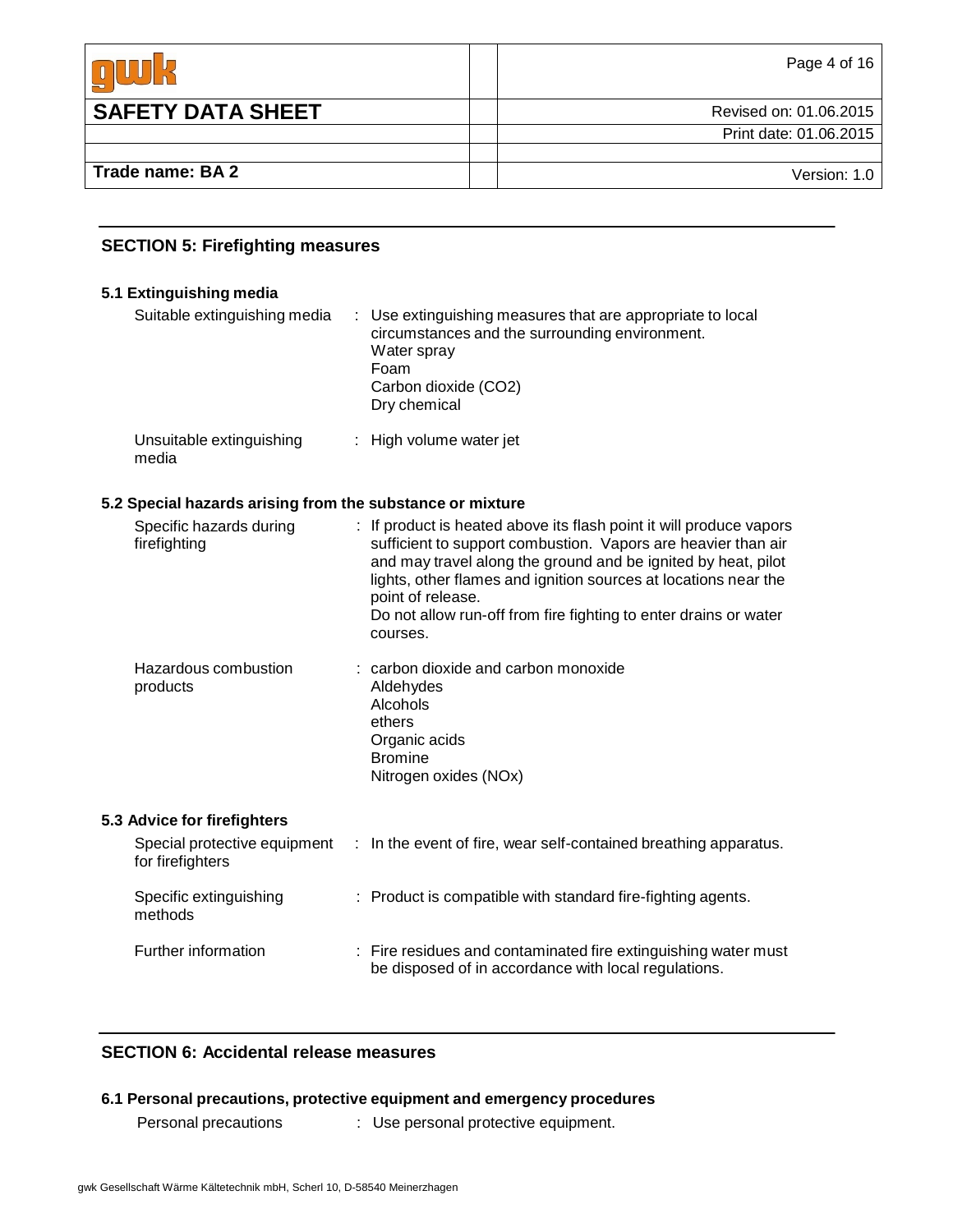|                          | Page 5 of 16           |
|--------------------------|------------------------|
| <b>SAFETY DATA SHEET</b> | Revised on: 01.06.2015 |
|                          | Print date: 01.06.2015 |
|                          |                        |
| Trade name: BA 2         | Version: 1.0           |

Ensure adequate ventilation. Persons not wearing protective equipment should be excluded from area of spill until clean-up has been completed. Comply with all applicable federal, state, and local regulations.

### **6.2 Environmental precautions**

Environmental precautions : Prevent product from entering drains. Prevent further leakage or spillage if safe to do so. If the product contaminates rivers and lakes or drains inform respective authorities.

## **6.3 Methods and material for containment and cleaning up**

| Methods for cleaning up | : Soak up with inert absorbent material (e.g. sand, silica gel, |
|-------------------------|-----------------------------------------------------------------|
|                         | acid binder, universal binder, sawdust).                        |
|                         | Keep in suitable, closed containers for disposal.               |

# **6.4 Reference to other sections**

For further information see Section 8 and Section 13 of the safety data sheet.

# **SECTION 7: Handling and storage**

# **7.1 Precautions for safe handling**

| Advice on safe handling                            | : Do not breathe vapours/dust.<br>Do not smoke.<br>Persons susceptible to skin sensitisation problems or asthma,<br>allergies, chronic or recurrent respiratory disease should not<br>be employed in any process in which this mixture is being<br>used.<br>Container hazardous when empty.<br>Avoid exposure - obtain special instructions before use.<br>Avoid contact with skin and eyes.<br>Smoking, eating and drinking should be prohibited in the<br>application area.<br>For personal protection see section 8.<br>Dispose of rinse water in accordance with local and national<br>regulations. |
|----------------------------------------------------|---------------------------------------------------------------------------------------------------------------------------------------------------------------------------------------------------------------------------------------------------------------------------------------------------------------------------------------------------------------------------------------------------------------------------------------------------------------------------------------------------------------------------------------------------------------------------------------------------------|
| Advice on protection against<br>fire and explosion | : Normal measures for preventive fire protection.                                                                                                                                                                                                                                                                                                                                                                                                                                                                                                                                                       |
| Hygiene measures                                   | : Wash hands before breaks and at the end of workday. When<br>using do not eat or drink. When using do not smoke.                                                                                                                                                                                                                                                                                                                                                                                                                                                                                       |

# **7.2 Conditions for safe storage, including any incompatibilities**

| Requirements for storage | : Keep container tightly closed in a dry and well-ventilated |
|--------------------------|--------------------------------------------------------------|
| areas and containers     | place. Containers which are opened must be carefully         |
|                          | resealed and kept upright to prevent leakage. Electrical     |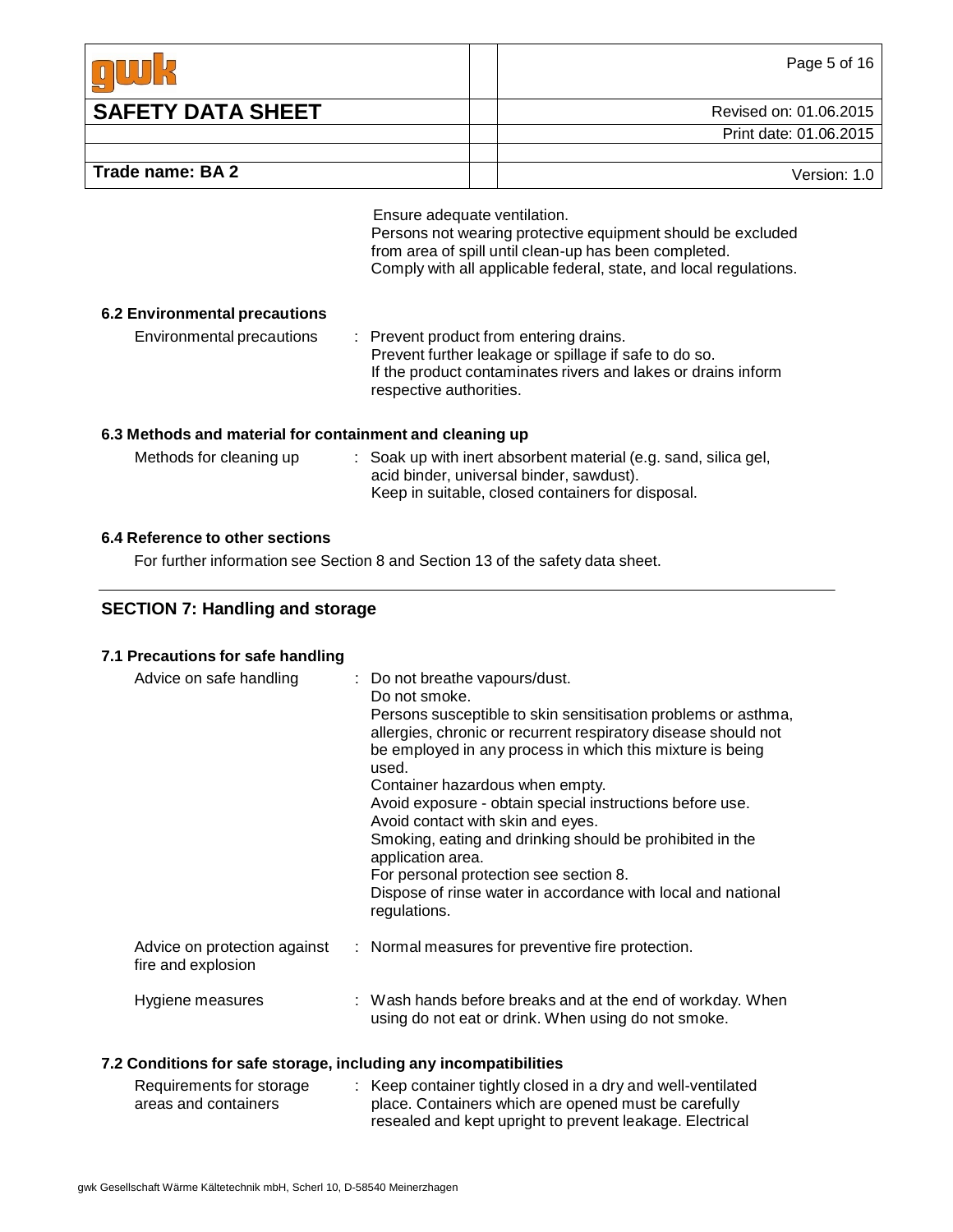|                          | Page 6 of 16           |
|--------------------------|------------------------|
| <b>SAFETY DATA SHEET</b> | Revised on: 01.06.2015 |
|                          | Print date: 01.06.2015 |
|                          |                        |
| Trade name: BA 2         | Version: 1.0           |

|                                            | installations / working materials must comply with the<br>technological safety standards. |
|--------------------------------------------|-------------------------------------------------------------------------------------------|
| Other data                                 | : No decomposition if stored and applied as directed.                                     |
| 7.3 Specific end use(s)<br>Specific use(s) | $\therefore$ No data available                                                            |

# **SECTION 8: Exposure controls/personal protection**

# **8.1 Control parameters**

Contains no substances with occupational exposure limit values.

#### **8.2 Exposure controls**

#### **Engineering measures**

Provide sufficient mechanical (general and/or local exhaust) ventilation to maintain exposure below exposure guidelines (if applicable) or below levels that cause known, suspected or apparent adverse effects.

#### **Personal protective equipment**

| Eye protection           | : Wear chemical splash goggles and face shield when there is<br>potential for exposure of the eyes or face to liquid, vapor or<br>mist.<br>Maintain eye wash station in immediate work area.                                                      |
|--------------------------|---------------------------------------------------------------------------------------------------------------------------------------------------------------------------------------------------------------------------------------------------|
| Hand protection          |                                                                                                                                                                                                                                                   |
| Remarks                  | : Wear resistant gloves such as: Nitrile rubber butyl-rubber                                                                                                                                                                                      |
|                          | The suitability for a specific workplace should be discussed<br>with the producers of the protective gloves.                                                                                                                                      |
| Skin and body protection | : Wear as appropriate:<br>impervious clothing<br>Safety shoes<br>Choose body protection according to the amount and<br>concentration of the dangerous substance at the work place.<br>Discard gloves that show tears, pinholes, or signs of wear. |

# **SECTION 9: Physical and chemical properties**

#### **9.1 Information on basic physical and chemical properties**

Appearance : Aqueous solution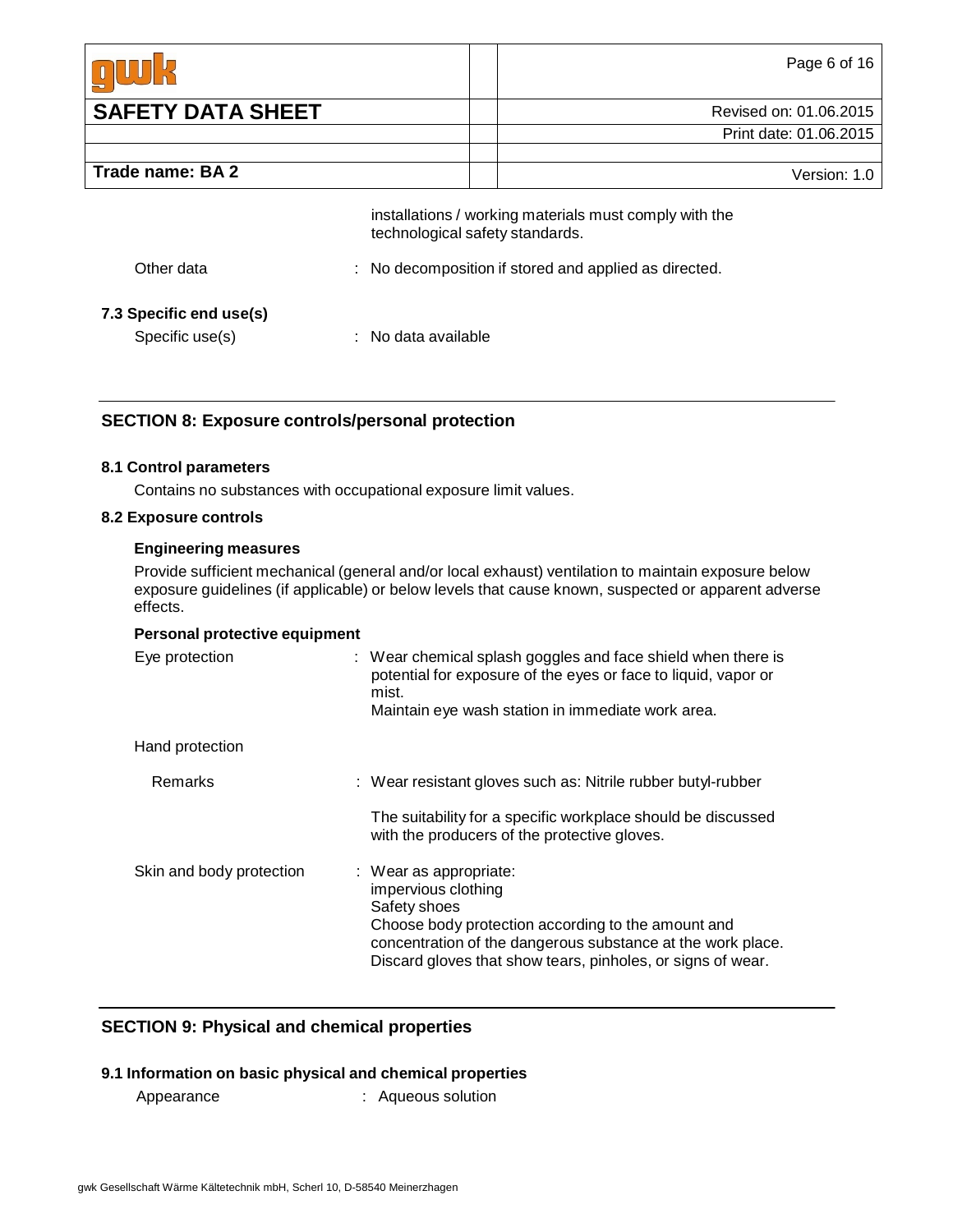|                          | Page 7 of 16           |
|--------------------------|------------------------|
| <b>SAFETY DATA SHEET</b> | Revised on: 01.06.2015 |
|                          | Print date: 01.06.2015 |
|                          |                        |
| Trade name: BA 2         | Version: 1.0           |

| Colour                                     | : amber                                          |
|--------------------------------------------|--------------------------------------------------|
| Odour                                      | slight                                           |
| <b>Odour Threshold</b>                     | No data available                                |
| рH                                         | : ca. 2,9, $(25 °C)$                             |
| Melting point/freezing point               | : $< -20$ °C                                     |
| Boiling point/boiling range                | : >120 °C                                        |
| Flash point                                | 162 °C<br>÷<br>Method: Pensky Martens closed cup |
| Evaporation rate                           | : No data available                              |
| Flammability (solid, gas)                  | : No data available                              |
| Upper explosion limit                      | : $12,9\%$ (V)                                   |
| Lower explosion limit                      | : 2,9 %(V)                                       |
| Vapour pressure                            | 22,665 hPaCalculated Vapor Pressure              |
| Relative vapour density                    | No data available<br>÷                           |
| Relative density                           | : ca. 1,185 (25 °C)                              |
| Density                                    | : ca. 1,185 g/cm3 (25 °C)                        |
| Solubility(ies)<br>Water solubility        | No data available                                |
| Solubility in other solvents               | : No data available                              |
| Partition coefficient: n-<br>octanol/water | No data available                                |
| Thermal decomposition                      | No data available                                |
| Viscosity<br>Viscosity, dynamic            | No data available                                |
| Viscosity, kinematic                       | No data available                                |
| Oxidizing properties                       | No data available                                |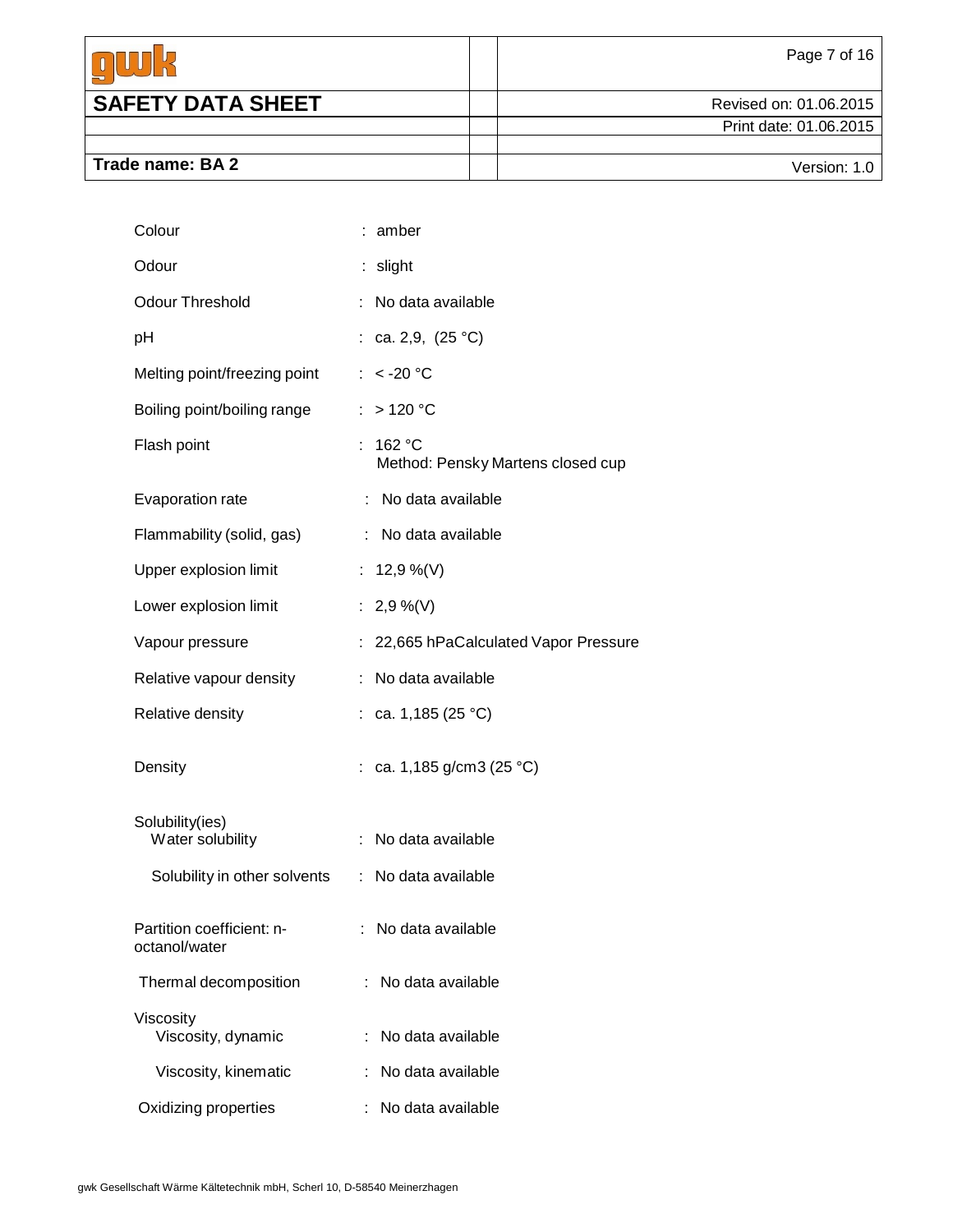|                          | Page 8 of 16           |
|--------------------------|------------------------|
| <b>SAFETY DATA SHEET</b> | Revised on: 01.06.2015 |
|                          | Print date: 01.06.2015 |
|                          |                        |
| Trade name: BA 2         | Version: 1.0           |

#### **9.2 Other information**

No data available

# **SECTION 10: Stability and reactivity**

## **10.1 Reactivity**

No decomposition if stored and applied as directed.

# **10.2 Chemical stability**

Stable under recommended storage conditions.

# **10.3 Possibility of hazardous reactions**

| Hazardous reactions | : Product will not undergo hazardous polymerization. |
|---------------------|------------------------------------------------------|
|---------------------|------------------------------------------------------|

#### **10.4 Conditions to avoid**

| Conditions to avoid | : excessive heat      |
|---------------------|-----------------------|
|                     | UV light.             |
|                     | Exposure to sunlight. |
|                     | Exposure to moisture  |

#### **10.5 Incompatible materials**

Materials to avoid **: Bases** 

reducing agents Strong acids strong bases Strong oxidizing agents

# **10.6 Hazardous decomposition products**

| Hazardous decomposition | : Bromine             |
|-------------------------|-----------------------|
| products                | Nitrogen oxides (NOx) |

# **SECTION 11: Toxicological information**

# **11.1 Information on toxicological effects**

| Information on likely routes of : Inhalation |              |
|----------------------------------------------|--------------|
| exposure                                     | Skin contact |
|                                              | Eye Contact  |
|                                              | Ingestion    |

#### **Acute toxicity**

Harmful if swallowed or if inhaled

#### **Product**: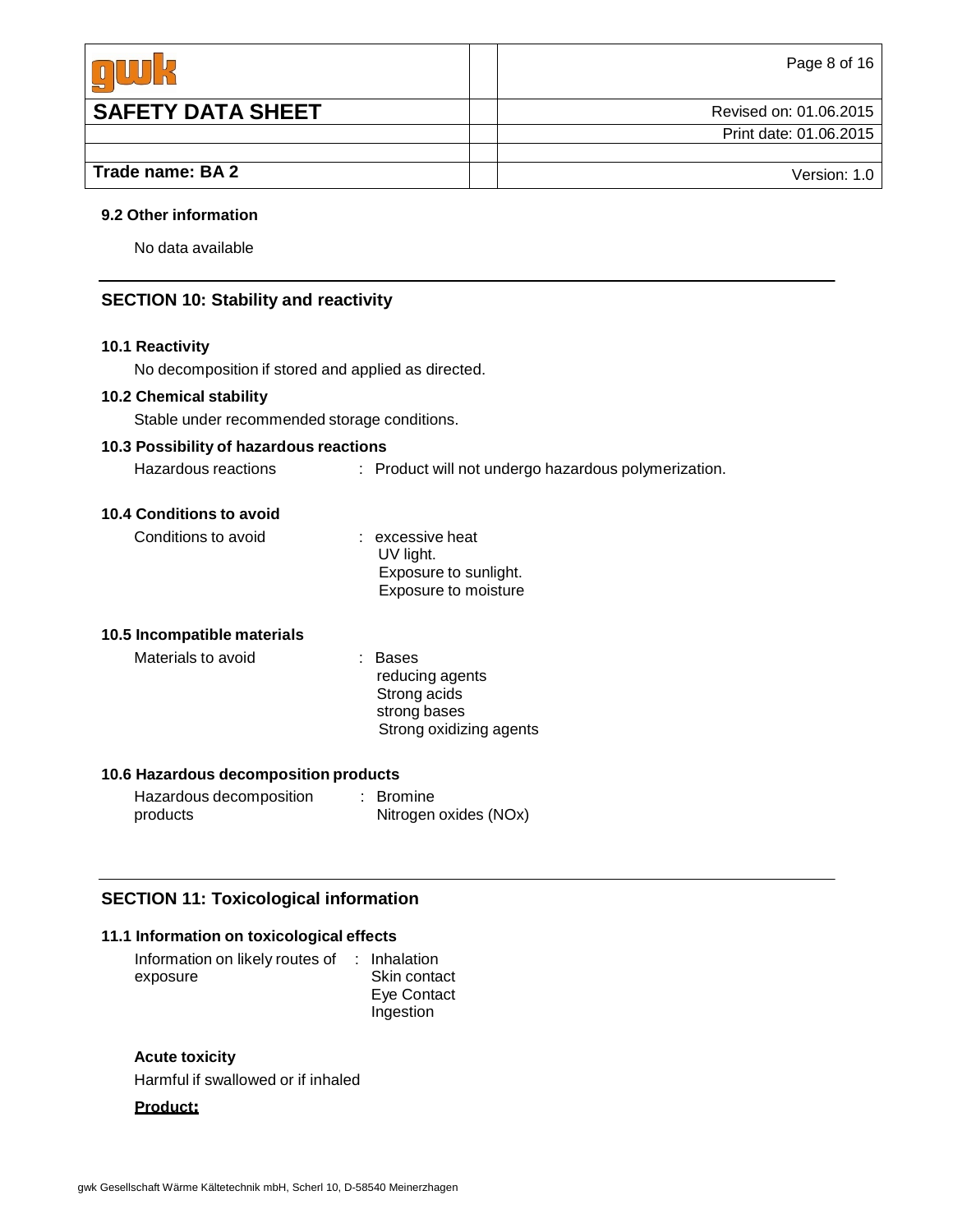|                          | Page 9 of 16           |
|--------------------------|------------------------|
| <b>SAFETY DATA SHEET</b> | Revised on: 01.06.2015 |
|                          | Print date: 01.06.2015 |
|                          |                        |
| Trade name: BA 2         | Version: 1.0           |

Acute oral toxicity in the set of the set of the set of the set of the set of the set of the set of the set of the set of the set of the set of the set of the set of the set of the set of the set of the set of the set of t

Remarks: Harmful if swallowed.

#### **Components:**

#### **2,2 DIBROMO-3-NITRILOPROPIONAMIDE:**

| Acute oral toxicity       | : LD 50 (Rat, male): $235 \text{ mg/kg}$                                                                           |
|---------------------------|--------------------------------------------------------------------------------------------------------------------|
|                           | LD 50 (Rat, female): $178$ mg/kg                                                                                   |
| Acute inhalation toxicity | : LC 50 (Rat): $0,32 \text{ mg/l}$<br>Exposure time: 4 h<br>Test atmosphere: dust/mist                             |
| Acute dermal toxicity     | : LD 50 (Rabbit): $> 2$ g/kg<br>Assessment: No adverse effect has been observed in acute<br>dermal toxicity tests. |

#### **Skin corrosion/irritation**

Causes skin irritation.

#### **Product**:

Result: Repeated exposure may cause skin dryness or cracking.

Remarks: May cause skin irritation and/or dermatitis.

### **Components:**

## **2,2 DIBROMO-3-NITRILOPROPIONAMIDE:**

Species: Rabbit Result: Irritating to skin

#### **Serious eye damage/eye irritation**

Causes serious eye damage.

#### **Product**:

Result: Risk of serious damage to eyes.

Remarks: May cause irreversible eye damage.

## **Components:**

#### **2,2 DIBROMO-3-NITRILOPROPIONAMIDE:** Species: Rabbit Result: Corrosive to eyes

# **Respiratory or skin sensitisation**

Skin sensitisation: May cause an allergic skin reaction. Respiratory sensitisation: Not classified based on available information.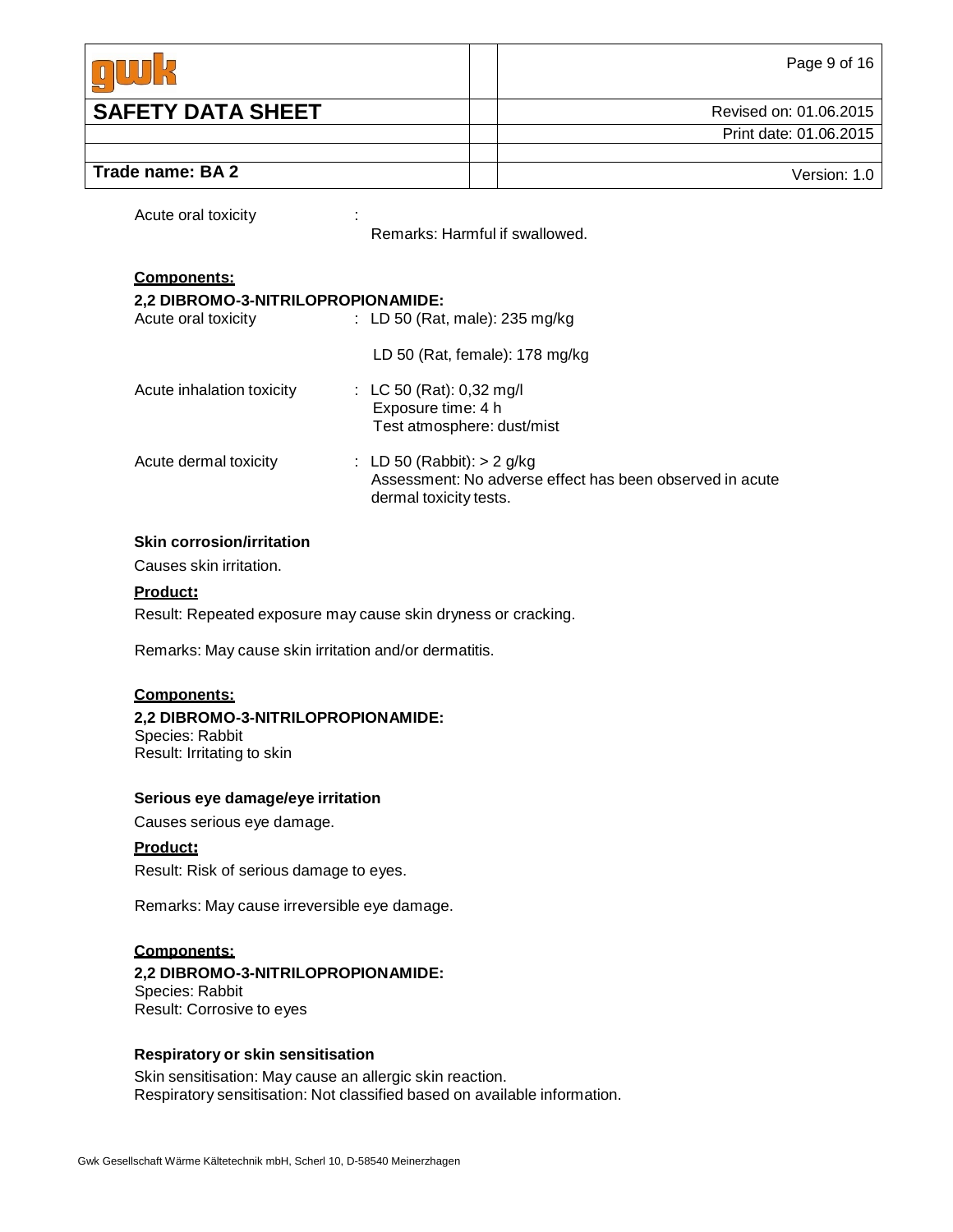|                          | Page 10 of 16          |
|--------------------------|------------------------|
| <b>SAFETY DATA SHEET</b> | Revised on: 01.06.2015 |
|                          | Print date: 01.06.2015 |
|                          |                        |
| Trade name: BA 2         | Version: 1.0           |

Remarks: May cause allergic skin reaction.

## **Components:**

#### **2,2 DIBROMO-3-NITRILOPROPIONAMIDE:**

Test Type: Maximisation Test (GPMT) Species: Guinea pig Assessment: May cause sensitization by skin contact.

#### **Germ cell mutagenicity**

Not classified based on available information.

#### **Components:**

#### **2,2 DIBROMO-3-NITRILOPROPIONAMIDE:**

- Genotoxicity in vitro : Test Type: Ames test Test species: Salmonella typhimurium Metabolic activation: with and without metabolic activation Result: negative
	- : Test Type: In vitro mammalian cell gene mutation test Test species: Chinese hamster ovary cells Metabolic activation: with and without metabolic activation Result: negative
	- : Test Type: Chromosome aberration test in vitro Test species: Human lymphocytes Metabolic activation: with and without metabolic activation Result: positive
	- : Test Type: unscheduled DNA synthesis assay Test species: rat hepatocytes Result: negative

#### **Carcinogenicity**

Not classified based on available information.

#### **Reproductive toxicity**

Not classified based on available information.

#### **STOT - single exposure**

Not classified based on available information.

#### **STOT - repeated exposure**

Not classified based on available information.

#### **Aspiration toxicity**

Not classified based on available information.

#### **Further information**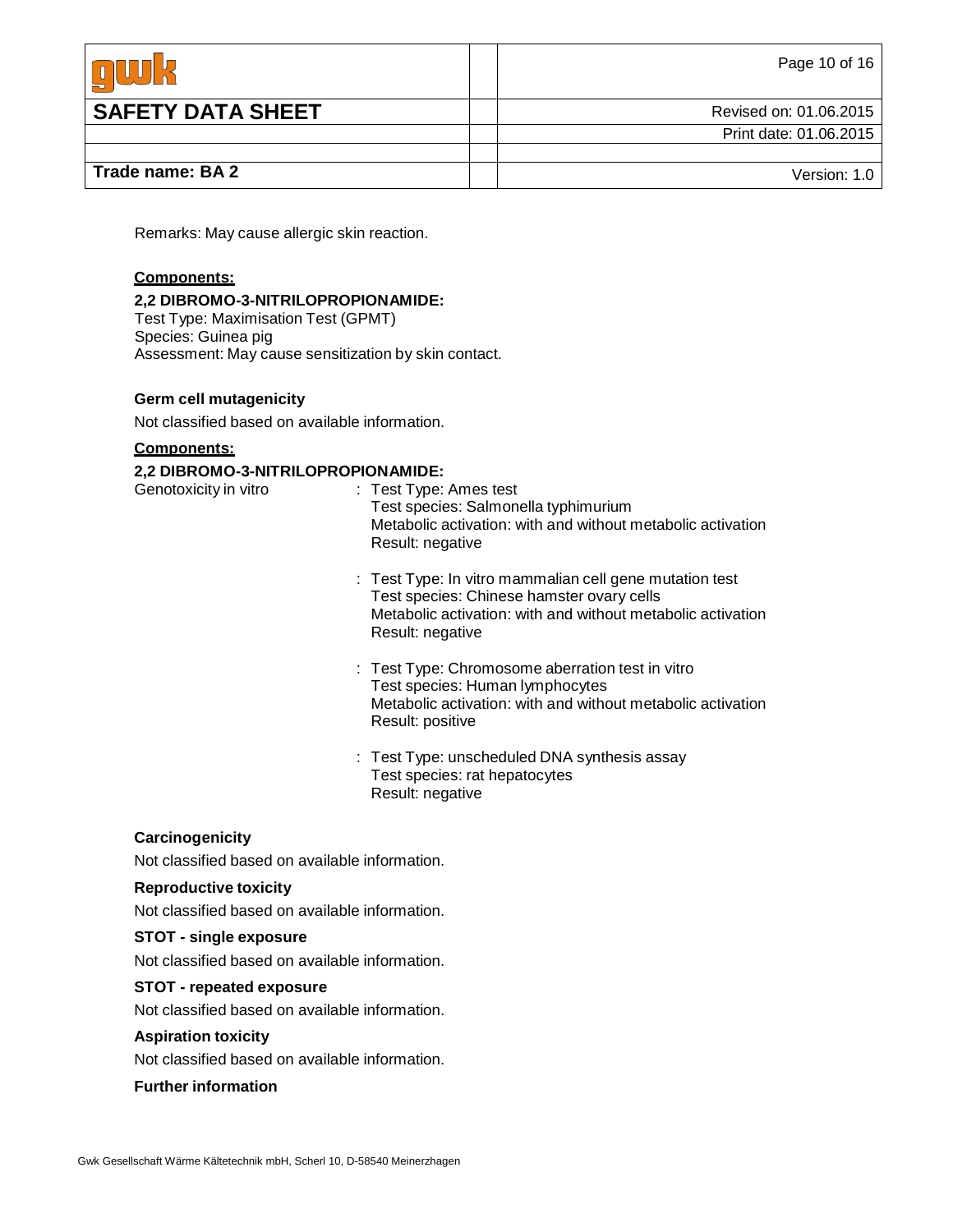|                          | Page 11 of 16          |
|--------------------------|------------------------|
| <b>SAFETY DATA SHEET</b> | Revised on: 01.06.2015 |
|                          | Print date: 01.06.2015 |
|                          |                        |
| Trade name: BA 2         | Version: 1.0           |

Remarks: No data available

# **SECTION 12: Ecological information**

# **12.1 Toxicity**

| Components:                                                                  |  |                                                                                                         |  |
|------------------------------------------------------------------------------|--|---------------------------------------------------------------------------------------------------------|--|
| 2,2-Dibromo-2-cyanoacetamide<br>Toxicity to fish                             |  | : LC 50 (Oncorhynchus mykiss (rainbow trout)): 1,0 mg/l<br>Exposure time: 96 h                          |  |
|                                                                              |  | LC 50 (Bluegill (Lepomis macrochirus)): 2,3 mg/l<br>Exposure time: 96 h                                 |  |
| Toxicity to daphnia and other<br>aquatic invertebrates                       |  | : EC 50 (Water flea (Daphnia magna)): 0,86 mg/l<br>Exposure time: 48 h                                  |  |
| Toxicity to algae                                                            |  | $\therefore$ EC 50 (Pseudokirchneriella subcapitata (green algae)): 0,30<br>mg/l<br>Exposure time: 72 h |  |
| Toxicity to fish (Chronic<br>toxicity)                                       |  | $: 0,47 - 0,98$ mg/l<br>Species: Oncorhynchus mykiss (rainbow trout)                                    |  |
| Toxicity to daphnia and other<br>aquatic invertebrates<br>(Chronic toxicity) |  | : NOEC: $0,02 \text{ mg/l}$<br>Species: Water flea (Daphnia magna)                                      |  |
| 12.2 Persistence and degradability                                           |  |                                                                                                         |  |

| <b>Components:</b> |
|--------------------|
|--------------------|

| 2,2-Dibromo-2-cyanoacetamide |                                  |
|------------------------------|----------------------------------|
| Biodegradability             | : Remarks: Readily biodegradable |

# **12.3 Bioaccumulative potential**

## **Product:**

| <b>Bioaccumulation</b> | : Remarks: The bioaccumulation potential cannot be |
|------------------------|----------------------------------------------------|
|                        | determined.                                        |

# **Components:**

| 2,2-Dibromo-2-cyanoacetamide |                        |
|------------------------------|------------------------|
| Partition coefficient: n-    | $\therefore$ Pow: 6.31 |
| octanol/water                | pH: 7                  |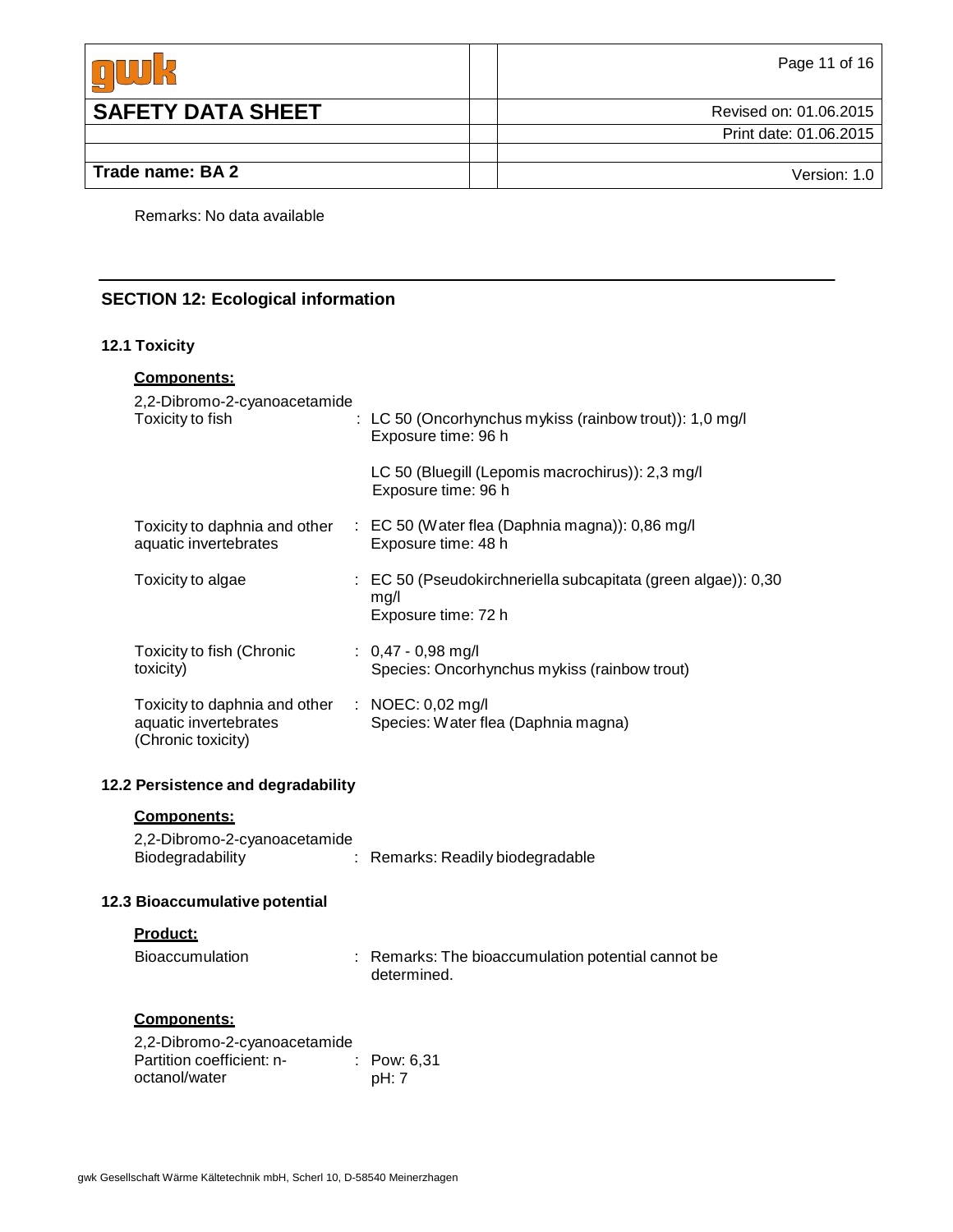|                          | Page 12 of 16          |
|--------------------------|------------------------|
| <b>SAFETY DATA SHEET</b> | Revised on: 01.06.2015 |
|                          | Print date: 01.06.2015 |
|                          |                        |
| Trade name: BA 2         | Version: 1.0           |

#### **12.4 Mobility in soil**

No data available

# **12.5 Results of PBT and vPvB assessment**

| ı<br>ι.<br>ι.<br>ч. |
|---------------------|
|---------------------|

| Assessment                           | $\pm$ This mixture contains no substance considered to be<br>persistent, bioaccumulating and toxic (PBT)                                                  |
|--------------------------------------|-----------------------------------------------------------------------------------------------------------------------------------------------------------|
|                                      | : This mixture contains no substance considered to be very<br>persistent and very bioaccumulating (vPvB)                                                  |
| 12.6 Other adverse effects           |                                                                                                                                                           |
| <u>Product:</u>                      |                                                                                                                                                           |
| Additional ecological<br>information | : An environmental hazard cannot be excluded in the event of<br>unprofessional handling or disposal., Toxic to aquatic life with<br>long lasting effects. |

# **SECTION 13: Disposal considerations**

#### **13.1 Waste treatment methods**

| Product                | : The product should not be allowed to enter drains, water<br>courses or the soil.<br>Do not contaminate ponds, waterways or ditches with<br>chemical or used container.<br>Send to a licensed waste management company. |
|------------------------|--------------------------------------------------------------------------------------------------------------------------------------------------------------------------------------------------------------------------|
| Contaminated packaging | : Empty remaining contents.<br>Dispose of as unused product.<br>Empty containers should be taken to an approved waste<br>handling site for recycling or disposal.<br>Do not re-use empty containers.                     |

# **SECTION 14: Transport information**

# **SECTION 14: Transport information**

**14.1 UN number**

**ADR:** UN3265 **ADNR:** UN3265 **RID:** UN3265 **INTERNATIONAL MARITIME DANGEROUS GOODS:** UN3265 **INTERNATIONAL AIR TRANSPORT ASSOCIATION - CARGO:** UN3265 **INTERNATIONAL AIR TRANSPORT ASSOCIATION - PASSENGER:** UN3265

# **14.2 UN proper shipping name**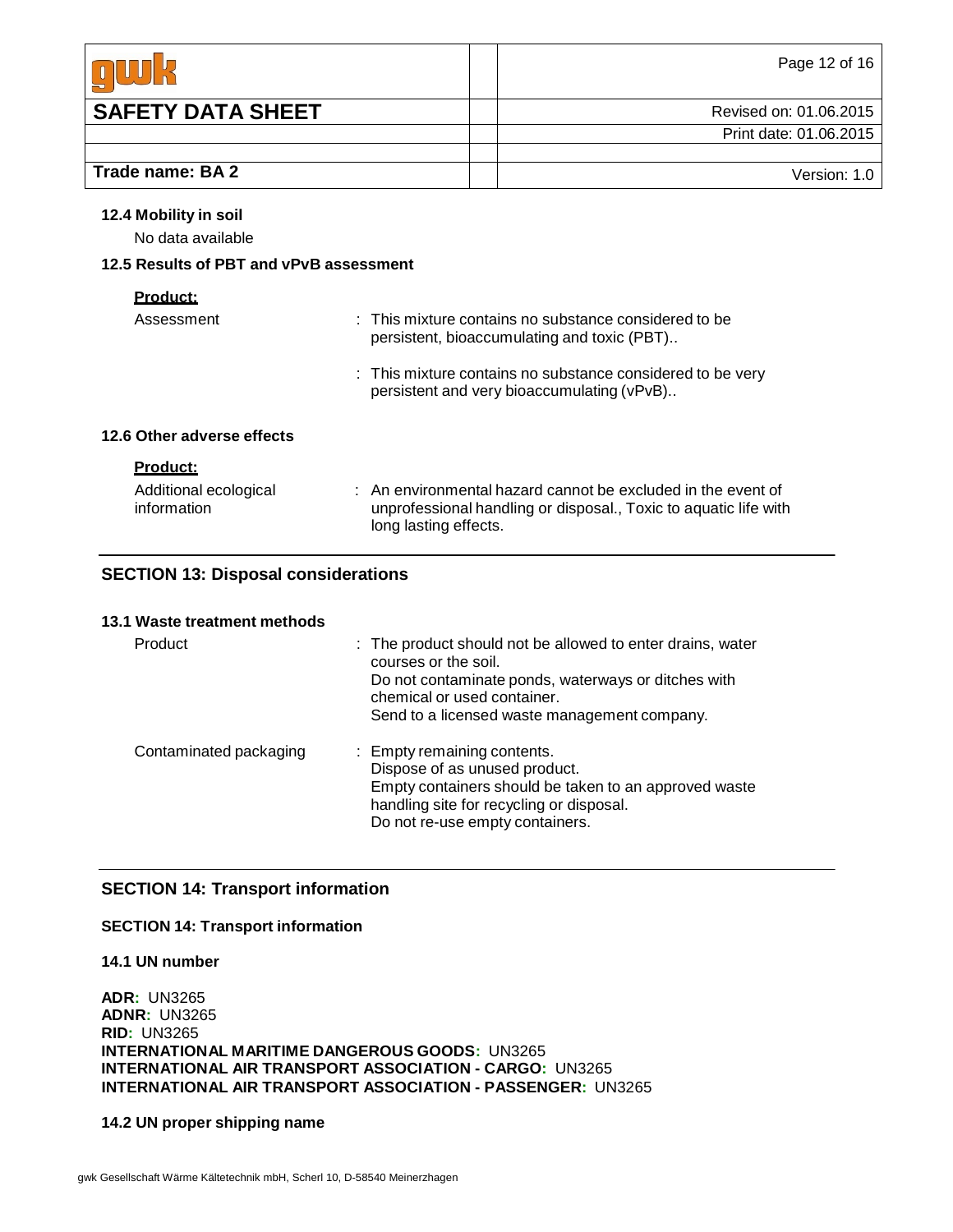|                          | Page 13 of 16          |
|--------------------------|------------------------|
| <b>SAFETY DATA SHEET</b> | Revised on: 01.06.2015 |
|                          | Print date: 01.06.2015 |
|                          |                        |
| Trade name: BA 2         | Version: 1.0           |

**ADR:** CORROSIVE LIQUID, ACIDIC, ORGANIC, N.O.S. (2,2-DIBROMO-2-CYANOACETAMIDE) **ADNR:** CORROSIVE LIQUID, ACIDIC, ORGANIC, N.O.S. (2,2-DIBROMO-2-CYANOACETAMIDE) **RID:** CORROSIVE LIQUID, ACIDIC, ORGANIC, N.O.S. (2,2-DIBROMO-2-CYANOACETAMIDE) **INTERNATIONAL MARITIME DANGEROUS GOODS:** CORROSIVE LIQUID, ACIDIC, ORGANIC, N.O.S. (2,2-DIBROMO-2-CYANOACETAMIDE)

**INTERNATIONAL AIR TRANSPORT ASSOCIATION - CARGO:** Corrosive liquid, acidic, organic, n.o.s. (2,2-DIBROMO-2-CYANOACETAMIDE)

**INTERNATIONAL AIR TRANSPORT ASSOCIATION - PASSENGER:** Corrosive liquid, acidic, organic, n.o.s. (2,2-DIBROMO-2-CYANOACETAMIDE)

#### **14.3 Transport hazard class(es)**

**ADR:** 8 **ADNR:** 8 **RID:** 8 **INTERNATIONAL MARITIME DANGEROUS GOODS:** 8 **INTERNATIONAL AIR TRANSPORT ASSOCIATION - CARGO:** 8 **INTERNATIONAL AIR TRANSPORT ASSOCIATION - PASSENGER:** 8

**14.4 Packing group**

**ADR:** III **ADNR:** III **RID:** III **INTERNATIONAL MARITIME DANGEROUS GOODS:** III **INTERNATIONAL AIR TRANSPORT ASSOCIATION - CARGO:** III **INTERNATIONAL AIR TRANSPORT ASSOCIATION - PASSENGER:** III

#### **14.5 Environmental hazards**

**ADR:** Not applicable **ADNR:** Not applicable **RID:** Not applicable **INTERNATIONAL MARITIME DANGEROUS GOODS:** Not applicable **INTERNATIONAL AIR TRANSPORT ASSOCIATION - CARGO:** Not applicable **INTERNATIONAL AIR TRANSPORT ASSOCIATION - PASSENGER:** Not applicable

#### ` **14.6 Special precautions for user**

Not applicable

#### **14.7 Transport in bulk according to Annex II of MARPOL 73/78 and the IBC Code**

Ship Type: Not applicable Hazard code(s): Not applicable Pollutant Category: Not applicable

Dangerous goods descriptions (if indicated above) may not reflect quantity, end-use or region-specific exceptions that can be applied. Consult shipping documents for descriptions that are specific to the shipment.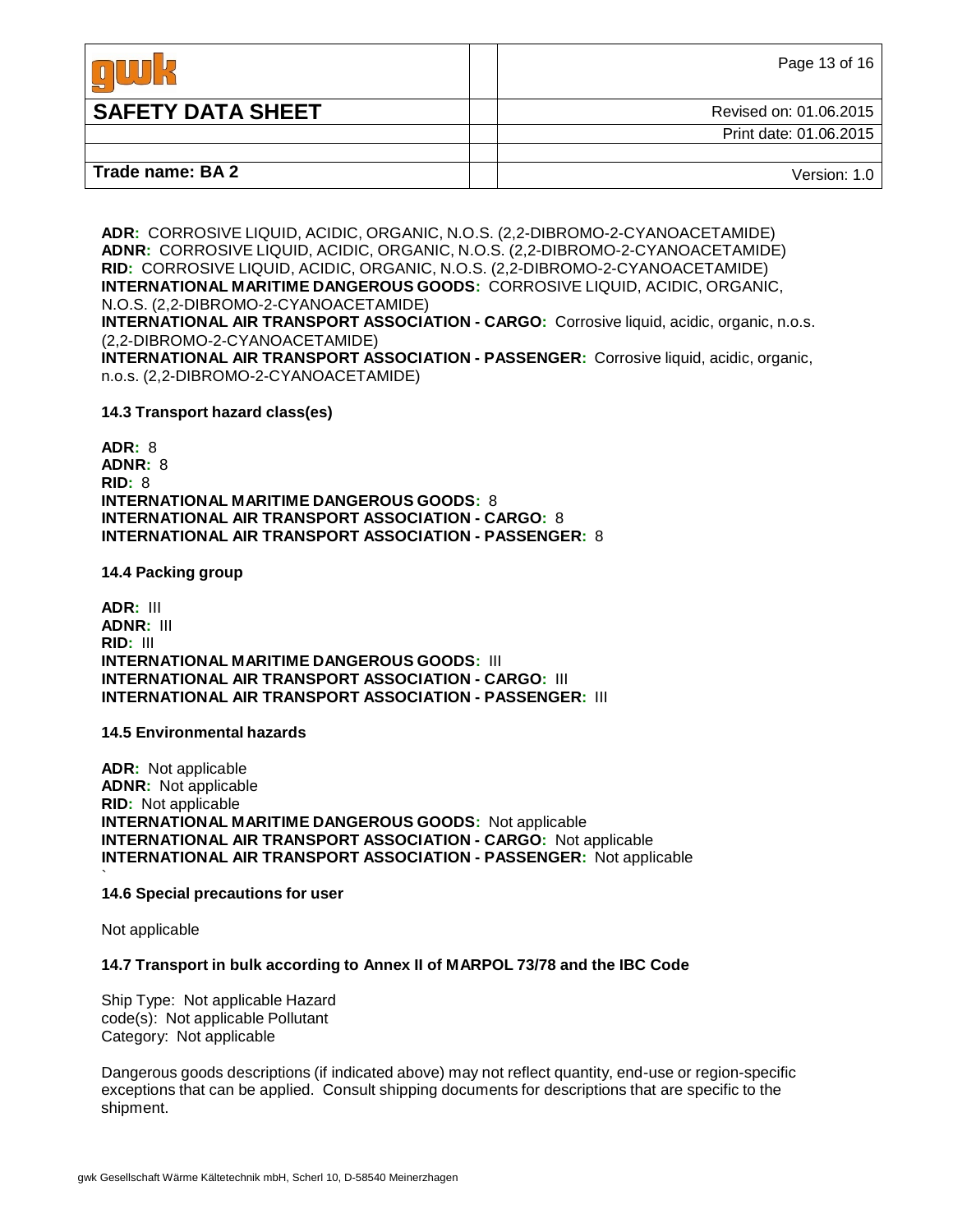|                          | Page 14 of 16          |
|--------------------------|------------------------|
| <b>SAFETY DATA SHEET</b> | Revised on: 01.06.2015 |
|                          | Print date: 01.06.2015 |
|                          |                        |
| Trade name: BA 2         | Version: 1.0           |

# **SECTION 15: Regulatory information**

| 15.1 Safety, health and environmental regulations/legislation specific for the substance or mixture                                                        |                                                                                                                                                                     |  |                                                       |                     |
|------------------------------------------------------------------------------------------------------------------------------------------------------------|---------------------------------------------------------------------------------------------------------------------------------------------------------------------|--|-------------------------------------------------------|---------------------|
| REACH - Candidate List of Substances of Very High<br>Concern for Authorisation (Article 57).                                                               |                                                                                                                                                                     |  | : Not applicable                                      |                     |
| REACH - List of substances subject to authorisation<br>(Annex XIV)                                                                                         |                                                                                                                                                                     |  | Not applicable                                        |                     |
| REACH - Restrictions on the manufacture, placing on<br>the market and use of certain dangerous substances,<br>preparations and articles (Annex XVII)       |                                                                                                                                                                     |  | : Not applicable                                      |                     |
| Regulation (EC) No 850/2004 on persistent organic<br>pollutants                                                                                            |                                                                                                                                                                     |  | : Not applicable                                      |                     |
| Seveso III: Directive 2012/18/EU of the European Parliament and of the Council on the control of<br>major-accident hazards involving dangerous substances. |                                                                                                                                                                     |  |                                                       |                     |
| E <sub>2</sub>                                                                                                                                             | <b>ENVIRONMENTAL</b><br><b>HAZARDS</b>                                                                                                                              |  | Quantity 1<br>200t                                    | Quantity 2<br>500 t |
| Other regulations                                                                                                                                          | : Young people under 18 years old are not allowed to work with<br>this product according to the EU Directive 94/33/EC on the<br>protection of young people at work. |  |                                                       |                     |
| The components of this product are reported in the following inventories:                                                                                  |                                                                                                                                                                     |  |                                                       |                     |
| <b>TSCA</b>                                                                                                                                                | : On TSCA Inventory                                                                                                                                                 |  |                                                       |                     |
| <b>DSL</b>                                                                                                                                                 | All components of this product are on the Canadian DSL.                                                                                                             |  |                                                       |                     |
| <b>AUSTR</b>                                                                                                                                               | On the inventory, or in compliance with the inventory                                                                                                               |  |                                                       |                     |
| <b>NZIOC</b>                                                                                                                                               | On the inventory, or in compliance with the inventory                                                                                                               |  |                                                       |                     |
| <b>ENCS</b>                                                                                                                                                | On the inventory, or in compliance with the inventory                                                                                                               |  |                                                       |                     |
| <b>KECL</b>                                                                                                                                                | On the inventory, or in compliance with the inventory PHIL                                                                                                          |  |                                                       |                     |
|                                                                                                                                                            | On the inventory, or in compliance with the inventory                                                                                                               |  |                                                       |                     |
| <b>IECSC</b>                                                                                                                                               |                                                                                                                                                                     |  | On the inventory, or in compliance with the inventory |                     |
|                                                                                                                                                            |                                                                                                                                                                     |  |                                                       |                     |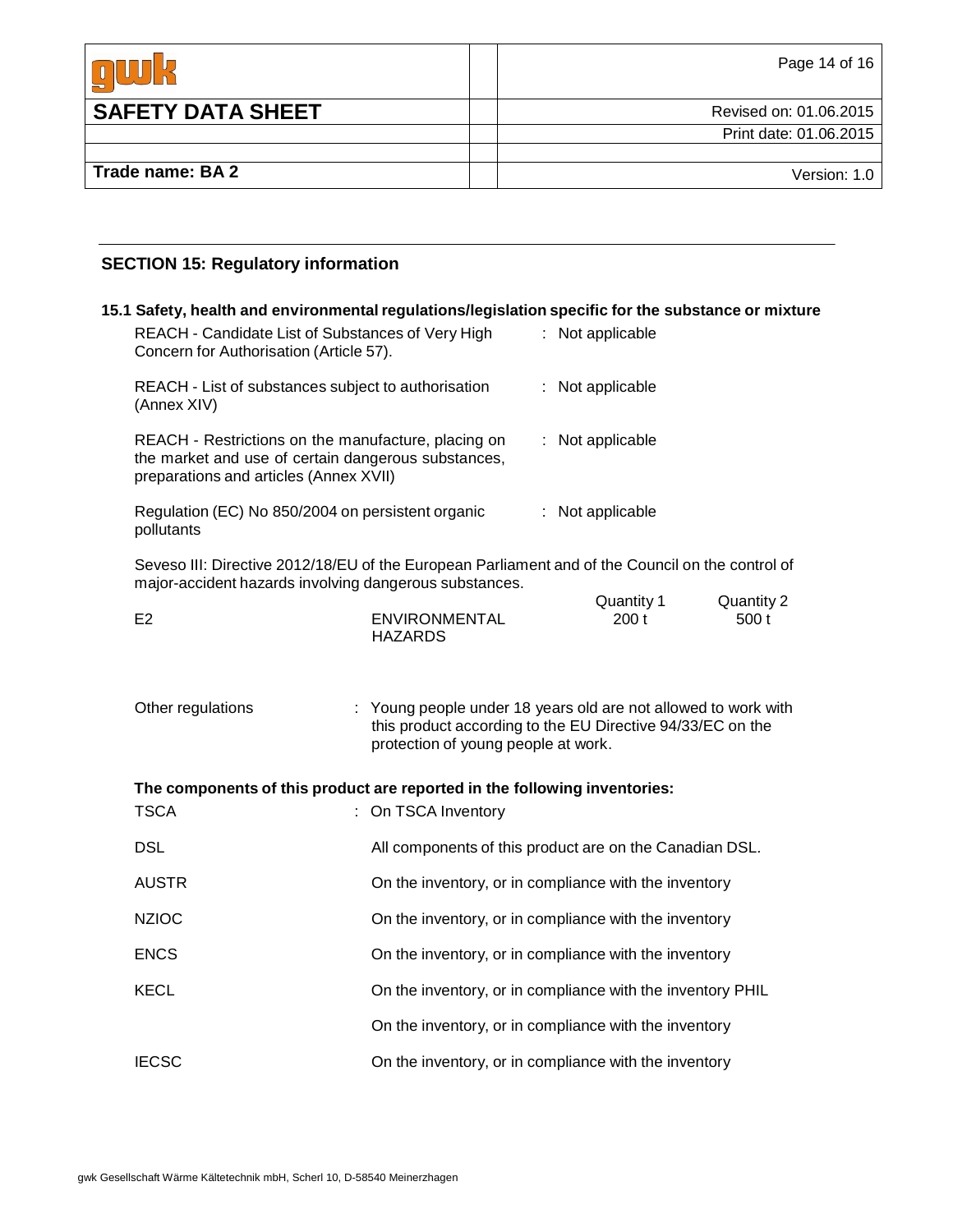|                          | Page 15 of 16          |
|--------------------------|------------------------|
| <b>SAFETY DATA SHEET</b> | Revised on: 01.06.2015 |
|                          | Print date: 01.06.2015 |
|                          |                        |
| Trade name: BA 2         | Version: 1.0           |

#### **Inventories**

AICS (Australia), DSL (Canada), IECSC (China), REACH (European Union), ENCS (Japan), ISHL (Japan), KECI (Korea), NZIoC (New Zealand), PICCS (Philippines), TSCA (USA)

#### **15.2 Chemical Safety Assessment**

No data available

# **SECTION 16: Other information**

#### **Further information**

Revision Date: 11.05.2015

#### **Full text of H-Statements referred to under sections 2 and 3.**

| H <sub>301</sub> | Toxic if swallowed.                  |
|------------------|--------------------------------------|
| H <sub>315</sub> | Causes skin irritation.              |
| H317             | May cause an allergic skin reaction. |
| H318             | Causes serious eye damage.           |
| H330             | Fatal if inhaled.                    |
| H400             | Very toxic to aquatic life.          |

#### **Further information**

Other information : The information accumulated herein is believed to be accurate but is not warranted to be whether originating with the company or not. Recipients are advised to confirm in advance of need that the information is current, applicable, and suitable to their circumstances.

Sources of key data used to compile the Safety Data Sheet

Key literature references and sources of data

The UNECE administers regional agreements implementing harmonised classification for labelling (GHS) and transport.

List of abbreviations and acronyms that could be, but not necessarily are, used in this safety data sheet :

ACGIH : American Conference of Industrial Hygienists

BEI : Biological Exposure Index

CAS : Chemical Abstracts Service (Division of the American Chemical Society).

CMR : Carcinogenic, Mutagenic or Toxic for Reproduction

FG : Food grade

GHS : Globally Harmonized System of Classification and Labeling of Chemicals.

H-statement : Hazard Statement

IATA : International Air Transport Association.

IATA-DGR : Dangerous Goods Regulation by the "International Air Transport Association" (IATA).

ICAO : International Civil Aviation Organization